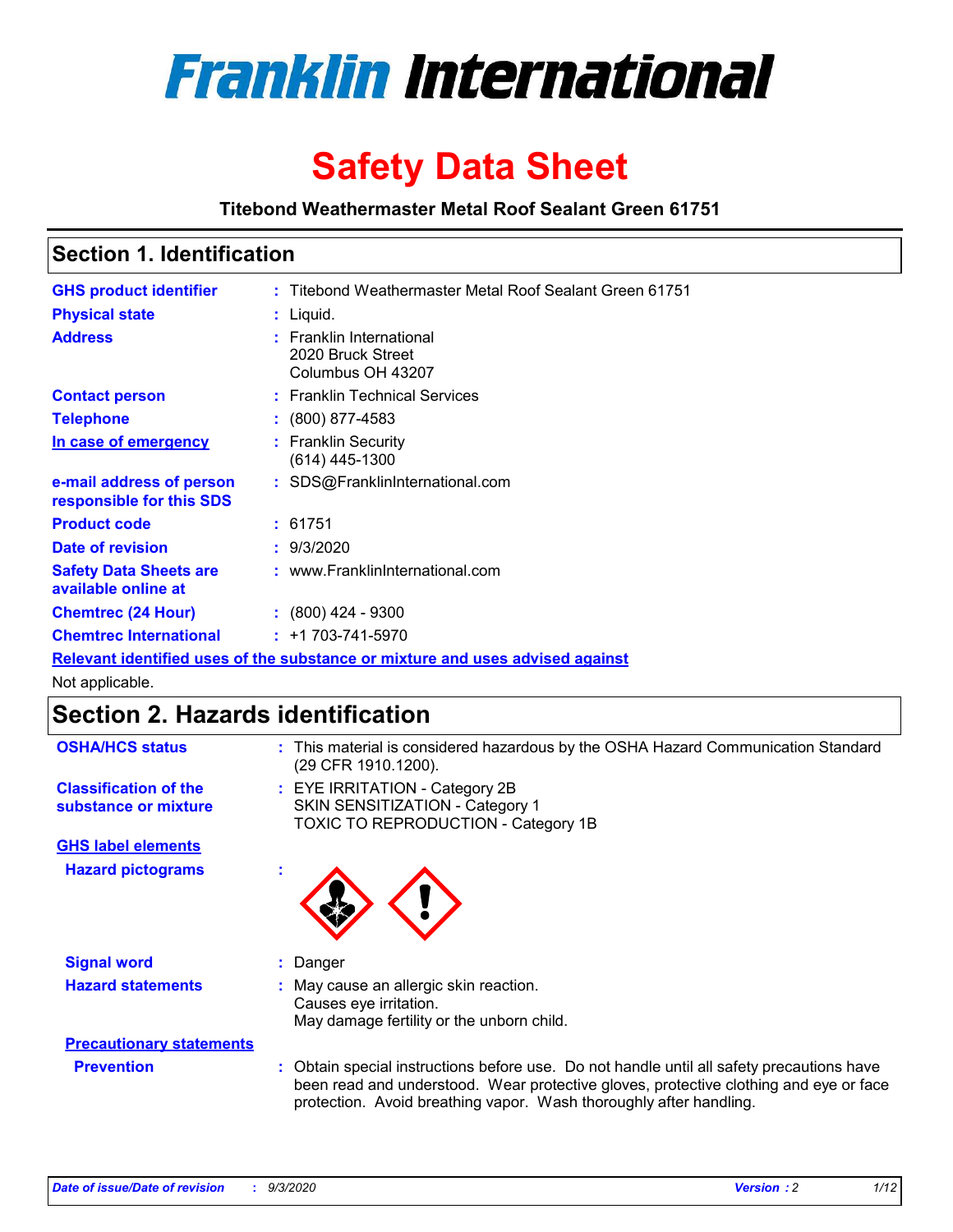### **Section 2. Hazards identification**

| <b>Response</b>                            | : IF exposed or concerned: Get medical advice or attention. Wash contaminated clothing<br>before reuse. IF ON SKIN: Wash with plenty of water. IF IN EYES: Rinse cautiously<br>with water for several minutes. Remove contact lenses, if present and easy to do.<br>Continue rinsing. If eye irritation persists: Get medical advice or attention. |
|--------------------------------------------|----------------------------------------------------------------------------------------------------------------------------------------------------------------------------------------------------------------------------------------------------------------------------------------------------------------------------------------------------|
| <b>Storage</b>                             | : Store locked up.                                                                                                                                                                                                                                                                                                                                 |
| <b>Disposal</b>                            | : Dispose of contents and container in accordance with all local, regional, national and<br>international regulations.                                                                                                                                                                                                                             |
| <b>Hazards not otherwise</b><br>classified | : Product generates methanol during cure.                                                                                                                                                                                                                                                                                                          |

# **Section 3. Composition/information on ingredients**

| <b>Ingredient name</b>       | $\frac{9}{6}$ | <b>CAS number</b> |
|------------------------------|---------------|-------------------|
| 3-aminopropyltriethoxysilane | ≤3            | 919-30-2          |
| Dibutyltin dilaurate         | ∣≤0.3         | $77 - 58 - 1$     |

Any concentration shown as a range is to protect confidentiality or is due to batch variation.

**There are no additional ingredients present which, within the current knowledge of the supplier and in the concentrations applicable, are classified as hazardous to health or the environment and hence require reporting in this section.**

**Occupational exposure limits, if available, are listed in Section 8.**

# **Section 4. First aid measures**

| <b>Description of necessary first aid measures</b> |                                                                                                                                                                                                                                                                                                                                                                                                                                                                                                                                                                                                                                                                                                                                                                           |  |  |  |
|----------------------------------------------------|---------------------------------------------------------------------------------------------------------------------------------------------------------------------------------------------------------------------------------------------------------------------------------------------------------------------------------------------------------------------------------------------------------------------------------------------------------------------------------------------------------------------------------------------------------------------------------------------------------------------------------------------------------------------------------------------------------------------------------------------------------------------------|--|--|--|
| <b>Eye contact</b>                                 | : Immediately flush eyes with plenty of water, occasionally lifting the upper and lower<br>eyelids. Check for and remove any contact lenses. Continue to rinse for at least 10<br>minutes. If irritation persists, get medical attention.                                                                                                                                                                                                                                                                                                                                                                                                                                                                                                                                 |  |  |  |
| <b>Inhalation</b>                                  | : Remove victim to fresh air and keep at rest in a position comfortable for breathing. If<br>not breathing, if breathing is irregular or if respiratory arrest occurs, provide artificial<br>respiration or oxygen by trained personnel. It may be dangerous to the person providing<br>aid to give mouth-to-mouth resuscitation. Get medical attention. If unconscious, place<br>in recovery position and get medical attention immediately. Maintain an open airway.<br>Loosen tight clothing such as a collar, tie, belt or waistband. In case of inhalation of<br>decomposition products in a fire, symptoms may be delayed. The exposed person may<br>need to be kept under medical surveillance for 48 hours.                                                       |  |  |  |
| <b>Skin contact</b>                                | : Wash with plenty of soap and water. Remove contaminated clothing and shoes. Wash<br>contaminated clothing thoroughly with water before removing it, or wear gloves.<br>Continue to rinse for at least 10 minutes. Get medical attention. In the event of any<br>complaints or symptoms, avoid further exposure. Wash clothing before reuse. Clean<br>shoes thoroughly before reuse.                                                                                                                                                                                                                                                                                                                                                                                     |  |  |  |
| <b>Ingestion</b>                                   | : Wash out mouth with water. Remove dentures if any. Remove victim to fresh air and<br>keep at rest in a position comfortable for breathing. If material has been swallowed and<br>the exposed person is conscious, give small quantities of water to drink. Stop if the<br>exposed person feels sick as vomiting may be dangerous. Do not induce vomiting<br>unless directed to do so by medical personnel. If vomiting occurs, the head should be<br>kept low so that vomit does not enter the lungs. Get medical attention. Never give<br>anything by mouth to an unconscious person. If unconscious, place in recovery position<br>and get medical attention immediately. Maintain an open airway. Loosen tight clothing<br>such as a collar, tie, belt or waistband. |  |  |  |
| Most important symptoms/effects, acute and delayed |                                                                                                                                                                                                                                                                                                                                                                                                                                                                                                                                                                                                                                                                                                                                                                           |  |  |  |
| <b>Potential acute health effects</b>              |                                                                                                                                                                                                                                                                                                                                                                                                                                                                                                                                                                                                                                                                                                                                                                           |  |  |  |
| <b>Eye contact</b>                                 | : May cause eye irritation.                                                                                                                                                                                                                                                                                                                                                                                                                                                                                                                                                                                                                                                                                                                                               |  |  |  |
| <b>Inhalation</b>                                  | : No known significant effects or critical hazards.                                                                                                                                                                                                                                                                                                                                                                                                                                                                                                                                                                                                                                                                                                                       |  |  |  |
|                                                    |                                                                                                                                                                                                                                                                                                                                                                                                                                                                                                                                                                                                                                                                                                                                                                           |  |  |  |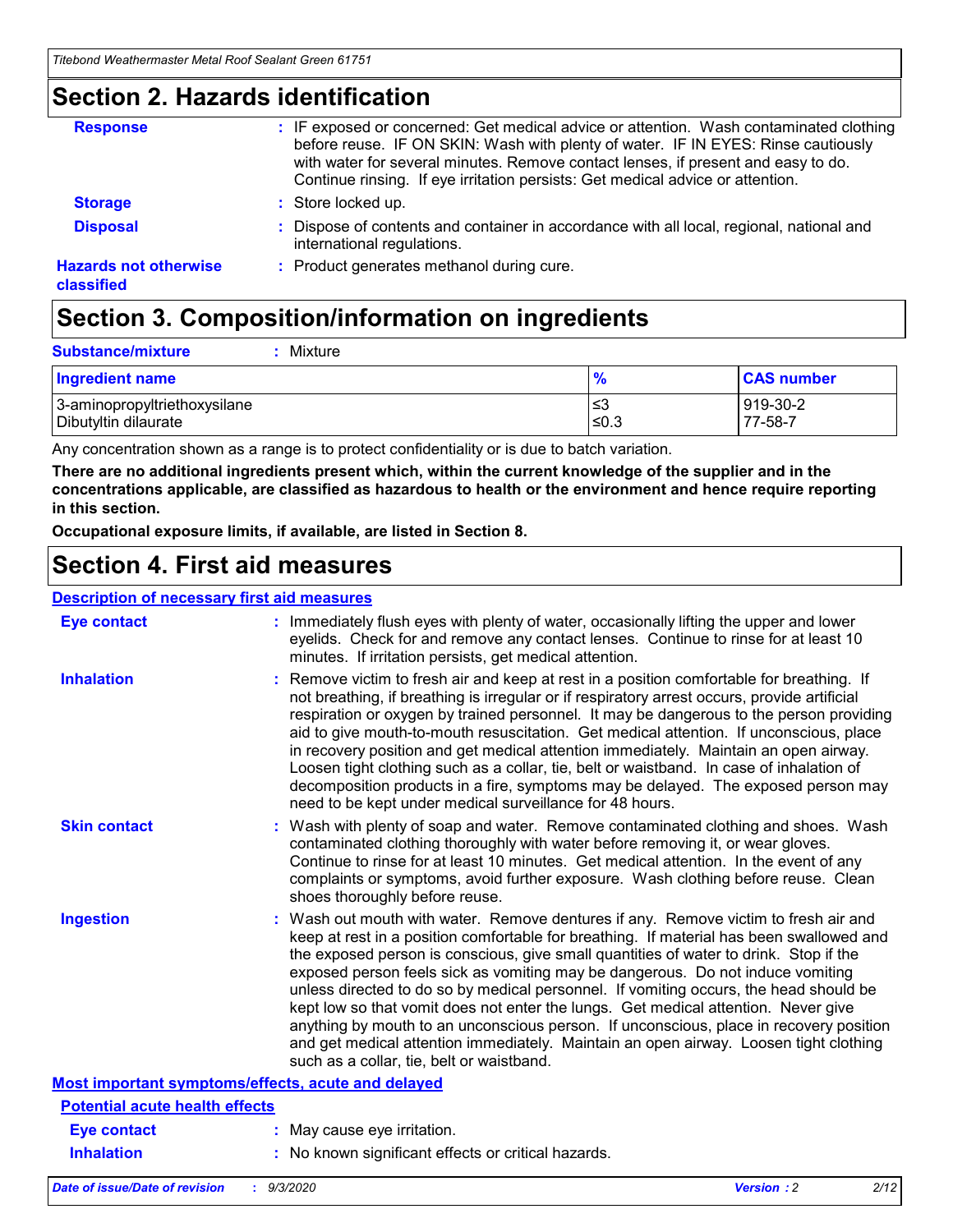| Hebong Weathermaster Metal Roof Sealant Green 61751 |                                                                                                                                                                                                                                                                                                                                                                                                               |  |
|-----------------------------------------------------|---------------------------------------------------------------------------------------------------------------------------------------------------------------------------------------------------------------------------------------------------------------------------------------------------------------------------------------------------------------------------------------------------------------|--|
| <b>Section 4. First aid measures</b>                |                                                                                                                                                                                                                                                                                                                                                                                                               |  |
| <b>Skin contact</b>                                 | : May cause skin irritation.                                                                                                                                                                                                                                                                                                                                                                                  |  |
| <b>Ingestion</b>                                    | : No known significant effects or critical hazards.                                                                                                                                                                                                                                                                                                                                                           |  |
| <b>Over-exposure signs/symptoms</b>                 |                                                                                                                                                                                                                                                                                                                                                                                                               |  |
| <b>Eye contact</b>                                  | : Adverse symptoms may include the following:<br>irritation<br>watering<br>redness                                                                                                                                                                                                                                                                                                                            |  |
| <b>Inhalation</b>                                   | : Adverse symptoms may include the following:<br>reduced fetal weight<br>increase in fetal deaths<br>skeletal malformations                                                                                                                                                                                                                                                                                   |  |
| <b>Skin contact</b>                                 | : Adverse symptoms may include the following:<br>irritation<br>redness<br>reduced fetal weight<br>increase in fetal deaths<br>skeletal malformations                                                                                                                                                                                                                                                          |  |
| <b>Ingestion</b>                                    | : Adverse symptoms may include the following:<br>reduced fetal weight<br>increase in fetal deaths<br>skeletal malformations                                                                                                                                                                                                                                                                                   |  |
|                                                     | Indication of immediate medical attention and special treatment needed, if necessary                                                                                                                                                                                                                                                                                                                          |  |
| <b>Notes to physician</b>                           | : In case of inhalation of decomposition products in a fire, symptoms may be delayed.<br>The exposed person may need to be kept under medical surveillance for 48 hours.                                                                                                                                                                                                                                      |  |
| <b>Specific treatments</b>                          | No specific treatment.                                                                                                                                                                                                                                                                                                                                                                                        |  |
| <b>Protection of first-aiders</b>                   | No action shall be taken involving any personal risk or without suitable training. If it is<br>suspected that fumes are still present, the rescuer should wear an appropriate mask or<br>self-contained breathing apparatus. It may be dangerous to the person providing aid to<br>give mouth-to-mouth resuscitation. Wash contaminated clothing thoroughly with water<br>before removing it, or wear gloves. |  |
| See toxicological information (Section 11)          |                                                                                                                                                                                                                                                                                                                                                                                                               |  |

# **Section 5. Fire-fighting measures**

| <b>Extinguishing media</b>                               |                                                                                                                                                                                                     |
|----------------------------------------------------------|-----------------------------------------------------------------------------------------------------------------------------------------------------------------------------------------------------|
| <b>Suitable extinguishing</b><br>media                   | : Use an extinguishing agent suitable for the surrounding fire.                                                                                                                                     |
| <b>Unsuitable extinguishing</b><br>media                 | : None known.                                                                                                                                                                                       |
| <b>Specific hazards arising</b><br>from the chemical     | : In a fire or if heated, a pressure increase will occur and the container may burst.                                                                                                               |
| <b>Hazardous thermal</b><br>decomposition products       | Decomposition products may include the following materials:<br>carbon dioxide<br>carbon monoxide<br>nitrogen oxides<br>metal oxide/oxides                                                           |
| <b>Special protective actions</b><br>for fire-fighters   | : Promptly isolate the scene by removing all persons from the vicinity of the incident if<br>there is a fire. No action shall be taken involving any personal risk or without suitable<br>training. |
| <b>Special protective</b><br>equipment for fire-fighters | Fire-fighters should wear appropriate protective equipment and self-contained breathing<br>apparatus (SCBA) with a full face-piece operated in positive pressure mode.                              |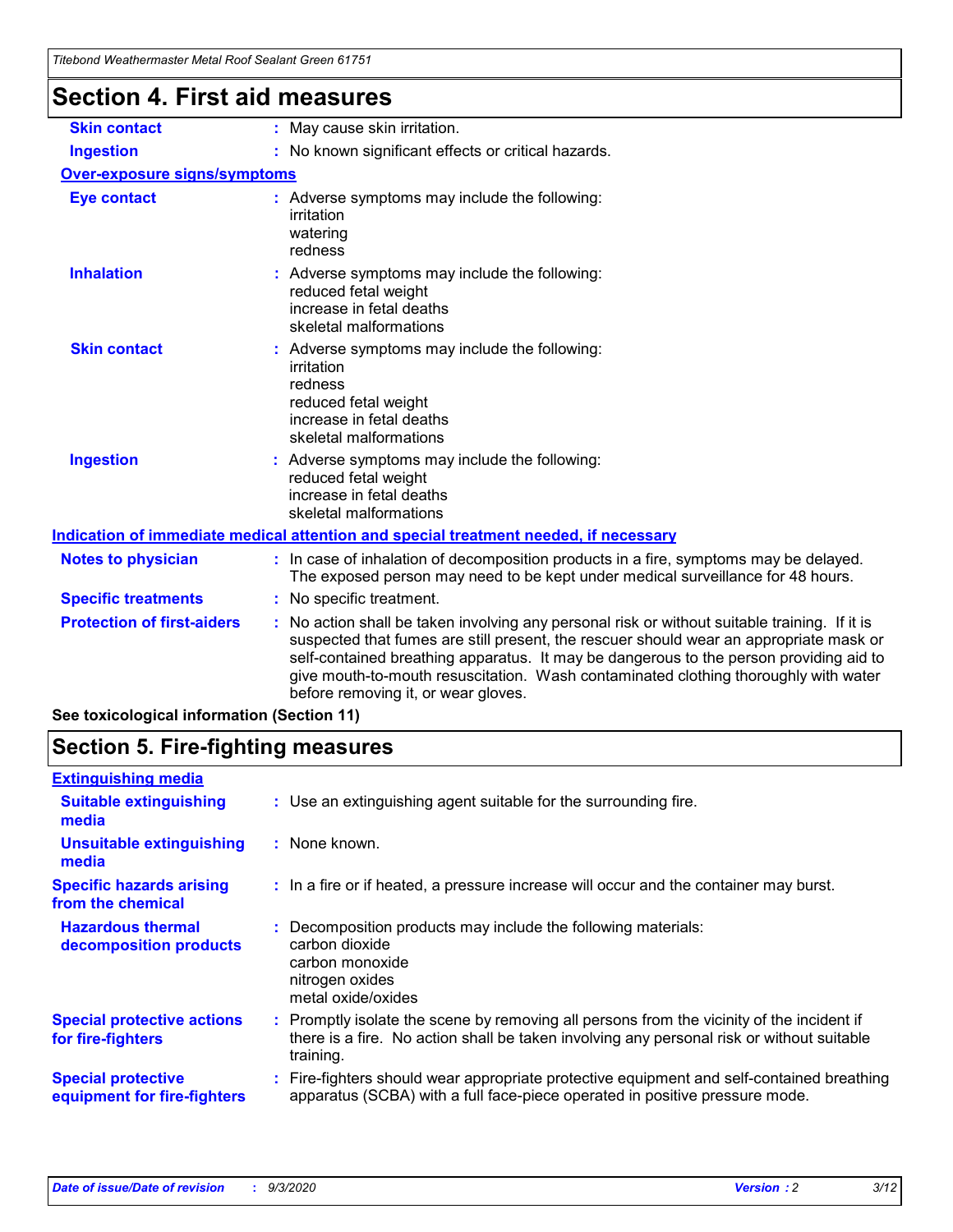### **Section 6. Accidental release measures**

|                                                              | Personal precautions, protective equipment and emergency procedures                                                                                                                                                                                                                                                                                                                                                                                                                                                                                                                                                                                                                                          |  |  |
|--------------------------------------------------------------|--------------------------------------------------------------------------------------------------------------------------------------------------------------------------------------------------------------------------------------------------------------------------------------------------------------------------------------------------------------------------------------------------------------------------------------------------------------------------------------------------------------------------------------------------------------------------------------------------------------------------------------------------------------------------------------------------------------|--|--|
| For non-emergency<br>personnel                               | : No action shall be taken involving any personal risk or without suitable training.<br>Evacuate surrounding areas. Keep unnecessary and unprotected personnel from<br>entering. Do not touch or walk through spilled material. Avoid breathing vapor or mist.<br>Provide adequate ventilation. Wear appropriate respirator when ventilation is<br>inadequate. Put on appropriate personal protective equipment.                                                                                                                                                                                                                                                                                             |  |  |
| For emergency responders                                     | : If specialized clothing is required to deal with the spillage, take note of any information in<br>Section 8 on suitable and unsuitable materials. See also the information in "For non-<br>emergency personnel".                                                                                                                                                                                                                                                                                                                                                                                                                                                                                           |  |  |
| <b>Environmental precautions</b>                             | : Avoid dispersal of spilled material and runoff and contact with soil, waterways, drains<br>and sewers. Inform the relevant authorities if the product has caused environmental<br>pollution (sewers, waterways, soil or air).                                                                                                                                                                                                                                                                                                                                                                                                                                                                              |  |  |
| <b>Methods and materials for containment and cleaning up</b> |                                                                                                                                                                                                                                                                                                                                                                                                                                                                                                                                                                                                                                                                                                              |  |  |
| <b>Small spill</b>                                           | : Stop leak if without risk. Move containers from spill area. Dilute with water and mop up<br>if water-soluble. Alternatively, or if water-insoluble, absorb with an inert dry material and<br>place in an appropriate waste disposal container. Dispose of via a licensed waste<br>disposal contractor.                                                                                                                                                                                                                                                                                                                                                                                                     |  |  |
| <b>Large spill</b>                                           | : Stop leak if without risk. Move containers from spill area. Approach release from<br>upwind. Prevent entry into sewers, water courses, basements or confined areas. Wash<br>spillages into an effluent treatment plant or proceed as follows. Contain and collect<br>spillage with non-combustible, absorbent material e.g. sand, earth, vermiculite or<br>diatomaceous earth and place in container for disposal according to local regulations<br>(see Section 13). Dispose of via a licensed waste disposal contractor. Contaminated<br>absorbent material may pose the same hazard as the spilled product. Note: see<br>Section 1 for emergency contact information and Section 13 for waste disposal. |  |  |

# **Section 7. Handling and storage**

### **Precautions for safe handling**

| <b>Protective measures</b>                                                       | : Put on appropriate personal protective equipment (see Section 8). Persons with a<br>history of skin sensitization problems should not be employed in any process in which<br>this product is used. Avoid exposure - obtain special instructions before use. Avoid<br>exposure during pregnancy. Do not handle until all safety precautions have been read<br>and understood. Do not get in eyes or on skin or clothing. Do not ingest. Avoid<br>breathing vapor or mist. If during normal use the material presents a respiratory hazard,<br>use only with adequate ventilation or wear appropriate respirator. Keep in the original<br>container or an approved alternative made from a compatible material, kept tightly<br>closed when not in use. Empty containers retain product residue and can be hazardous.<br>Do not reuse container. |
|----------------------------------------------------------------------------------|--------------------------------------------------------------------------------------------------------------------------------------------------------------------------------------------------------------------------------------------------------------------------------------------------------------------------------------------------------------------------------------------------------------------------------------------------------------------------------------------------------------------------------------------------------------------------------------------------------------------------------------------------------------------------------------------------------------------------------------------------------------------------------------------------------------------------------------------------|
| <b>Advice on general</b><br>occupational hygiene                                 | : Eating, drinking and smoking should be prohibited in areas where this material is<br>handled, stored and processed. Workers should wash hands and face before eating,<br>drinking and smoking. Remove contaminated clothing and protective equipment before<br>entering eating areas. See also Section 8 for additional information on hygiene<br>measures.                                                                                                                                                                                                                                                                                                                                                                                                                                                                                    |
| <b>Conditions for safe storage,</b><br>including any<br><i>incompatibilities</i> | Store between the following temperatures: 0 to $120^{\circ}$ C (32 to $248^{\circ}$ F). Store in<br>accordance with local regulations. Store in original container protected from direct<br>sunlight in a dry, cool and well-ventilated area, away from incompatible materials (see<br>Section 10) and food and drink. Store locked up. Keep container tightly closed and<br>sealed until ready for use. Containers that have been opened must be carefully<br>resealed and kept upright to prevent leakage. Do not store in unlabeled containers.<br>Use appropriate containment to avoid environmental contamination. See Section 10 for<br>incompatible materials before handling or use.                                                                                                                                                     |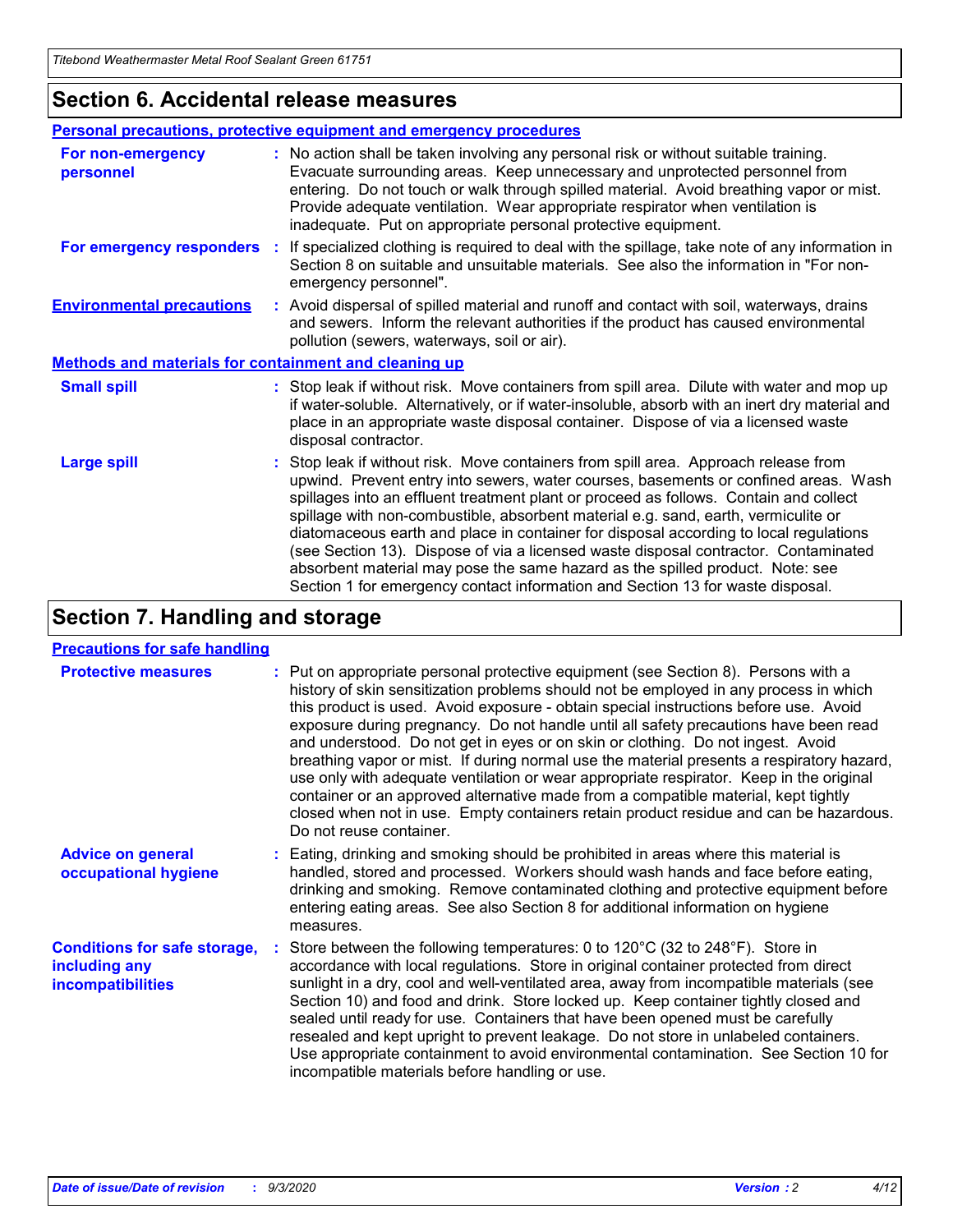# **Section 8. Exposure controls/personal protection**

### **Control parameters**

### **Occupational exposure limits**

| <b>Ingredient name</b>                               |    |                        | <b>Exposure limits</b>                                                                                                                                                                                                                                                                                                                                                                                                                                                                                                                                                                                                 |
|------------------------------------------------------|----|------------------------|------------------------------------------------------------------------------------------------------------------------------------------------------------------------------------------------------------------------------------------------------------------------------------------------------------------------------------------------------------------------------------------------------------------------------------------------------------------------------------------------------------------------------------------------------------------------------------------------------------------------|
| 3-aminopropyltriethoxysilane<br>Dibutyltin dilaurate |    |                        | None.<br>ACGIH TLV (United States, 3/2020). Absorbed through skin.<br>Notes: as Sn<br>TWA: $0.1 \text{ mg/m}^3$ , (as Sn) 8 hours.<br>STEL: 0.2 mg/m <sup>3</sup> , (as Sn) 15 minutes.<br>NIOSH REL (United States, 10/2016). Absorbed through skin.<br>Notes: as Sn<br>TWA: 0.1 mg/m <sup>3</sup> , (as Sn) 10 hours.<br>OSHA PEL (United States, 5/2018). Notes: as Sn<br>TWA: 0.1 mg/m <sup>3</sup> , (as Sn) 8 hours.<br>OSHA PEL 1989 (United States, 3/1989). Absorbed through skin.<br>Notes: measured as Sn<br>TWA: 0.1 mg/m <sup>3</sup> , (measured as Sn) 8 hours. Form: Organic                           |
| <b>Appropriate engineering</b><br>controls           |    |                        | : If user operations generate dust, fumes, gas, vapor or mist, use process enclosures,<br>local exhaust ventilation or other engineering controls to keep worker exposure to<br>airborne contaminants below any recommended or statutory limits.                                                                                                                                                                                                                                                                                                                                                                       |
| <b>Environmental exposure</b><br>controls            |    |                        | Emissions from ventilation or work process equipment should be checked to ensure<br>they comply with the requirements of environmental protection legislation. In some<br>cases, fume scrubbers, filters or engineering modifications to the process equipment<br>will be necessary to reduce emissions to acceptable levels.                                                                                                                                                                                                                                                                                          |
| <b>Individual protection measures</b>                |    |                        |                                                                                                                                                                                                                                                                                                                                                                                                                                                                                                                                                                                                                        |
| <b>Hygiene measures</b>                              |    |                        | : Wash hands, forearms and face thoroughly after handling chemical products, before<br>eating, smoking and using the lavatory and at the end of the working period.<br>Appropriate techniques should be used to remove potentially contaminated clothing.<br>Contaminated work clothing should not be allowed out of the workplace. Wash<br>contaminated clothing before reusing. Ensure that eyewash stations and safety<br>showers are close to the workstation location.                                                                                                                                            |
| <b>Eye/face protection</b>                           |    |                        | Safety eyewear complying with an approved standard should be used when a risk<br>assessment indicates this is necessary to avoid exposure to liquid splashes, mists,<br>gases or dusts. If contact is possible, the following protection should be worn, unless<br>the assessment indicates a higher degree of protection: chemical splash goggles.                                                                                                                                                                                                                                                                    |
| <b>Skin protection</b>                               |    |                        |                                                                                                                                                                                                                                                                                                                                                                                                                                                                                                                                                                                                                        |
| <b>Hand protection</b>                               |    |                        | : Chemical-resistant, impervious gloves complying with an approved standard should be<br>worn at all times when handling chemical products if a risk assessment indicates this is<br>necessary. Considering the parameters specified by the glove manufacturer, check<br>during use that the gloves are still retaining their protective properties. It should be<br>noted that the time to breakthrough for any glove material may be different for different<br>glove manufacturers. In the case of mixtures, consisting of several substances, the<br>protection time of the gloves cannot be accurately estimated. |
| <b>Body protection</b>                               |    | handling this product. | Personal protective equipment for the body should be selected based on the task being<br>performed and the risks involved and should be approved by a specialist before                                                                                                                                                                                                                                                                                                                                                                                                                                                |
| <b>Other skin protection</b>                         |    |                        | : Appropriate footwear and any additional skin protection measures should be selected<br>based on the task being performed and the risks involved and should be approved by a<br>specialist before handling this product.                                                                                                                                                                                                                                                                                                                                                                                              |
| <b>Respiratory protection</b>                        | ÷. | aspects of use.        | Based on the hazard and potential for exposure, select a respirator that meets the<br>appropriate standard or certification. Respirators must be used according to a<br>respiratory protection program to ensure proper fitting, training, and other important                                                                                                                                                                                                                                                                                                                                                         |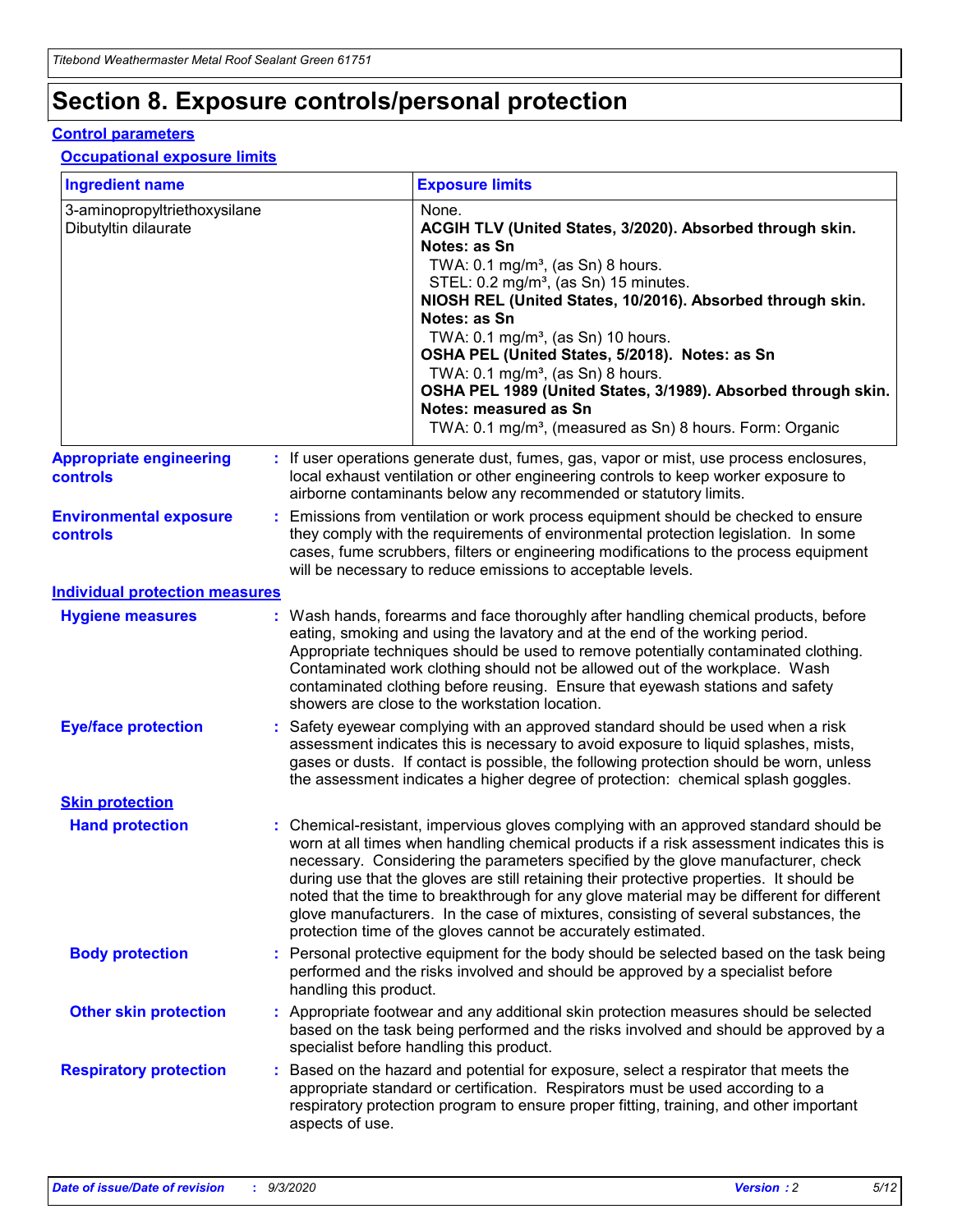### **Section 9. Physical and chemical properties**

### **Appearance**

| <b>Physical state</b>                             |    | : Liquid. [Paste.]                                              |
|---------------------------------------------------|----|-----------------------------------------------------------------|
| <b>Color</b>                                      |    | Green.                                                          |
| Odor                                              |    | Characteristic.                                                 |
| <b>Odor threshold</b>                             | ÷. | Not available.                                                  |
| pH                                                |    | Not applicable.                                                 |
| <b>Melting point</b>                              |    | : Not available.                                                |
| <b>Boiling point</b>                              |    | : $>200^{\circ}$ C ( $>392^{\circ}$ F)                          |
| <b>Flash point</b>                                |    | Closed cup: >200°C (>392°F) [Setaflash.]                        |
| <b>Evaporation rate</b>                           |    | $:$ >1 (butyl acetate = 1)                                      |
| <b>Flammability (solid, gas)</b>                  |    | : Not available.                                                |
| Lower and upper explosive<br>(flammable) limits   |    | : Not available.                                                |
| <b>VOC (less water, less)</b><br>exempt solvents) |    | : 0 g/l                                                         |
| <b>Volatility</b>                                 |    | $: 0\%$ (w/w)                                                   |
| <b>Vapor density</b>                              |    | Not available.                                                  |
| <b>Relative density</b>                           |    | $\frac{1}{2}$ 2.432                                             |
| <b>Solubility</b>                                 |    | Insoluble in the following materials: cold water and hot water. |
| <b>Solubility in water</b>                        |    | Not available.                                                  |
| <b>Partition coefficient: n-</b><br>octanol/water |    | $:$ Not available.                                              |
| <b>Auto-ignition temperature</b>                  |    | : Not available.                                                |
| <b>Decomposition temperature</b>                  |    | : Not available.                                                |
| <b>Viscosity</b>                                  |    | : Not available.                                                |

# **Section 10. Stability and reactivity**

| <b>Reactivity</b>                            |    | : No specific test data related to reactivity available for this product or its ingredients.            |
|----------------------------------------------|----|---------------------------------------------------------------------------------------------------------|
| <b>Chemical stability</b>                    |    | : The product is stable.                                                                                |
| <b>Possibility of hazardous</b><br>reactions |    | : Under normal conditions of storage and use, hazardous reactions will not occur.                       |
| <b>Conditions to avoid</b>                   |    | : No specific data.                                                                                     |
| <b>Incompatible materials</b>                | ٠. | No specific data.                                                                                       |
| <b>Hazardous decomposition</b><br>products   | ÷. | Under normal conditions of storage and use, hazardous decomposition products should<br>not be produced. |

# **Section 11. Toxicological information**

### **Information on toxicological effects**

### **Acute toxicity**

| <b>Product/ingredient name</b> | <b>Result</b>           | <b>Species</b> | <b>Dose</b>                | <b>Exposure</b> |
|--------------------------------|-------------------------|----------------|----------------------------|-----------------|
| 3-aminopropyltriethoxysilane   | <b>ILD50 Dermal</b>     | Rabbit         | 4.29 g/kg                  |                 |
| Dibutyltin dilaurate           | ILD50 Oral<br>LD50 Oral | Rat<br>Rat     | $1.57$ g/kg<br>175 $mg/kg$ |                 |
|                                |                         |                |                            |                 |

**Irritation/Corrosion**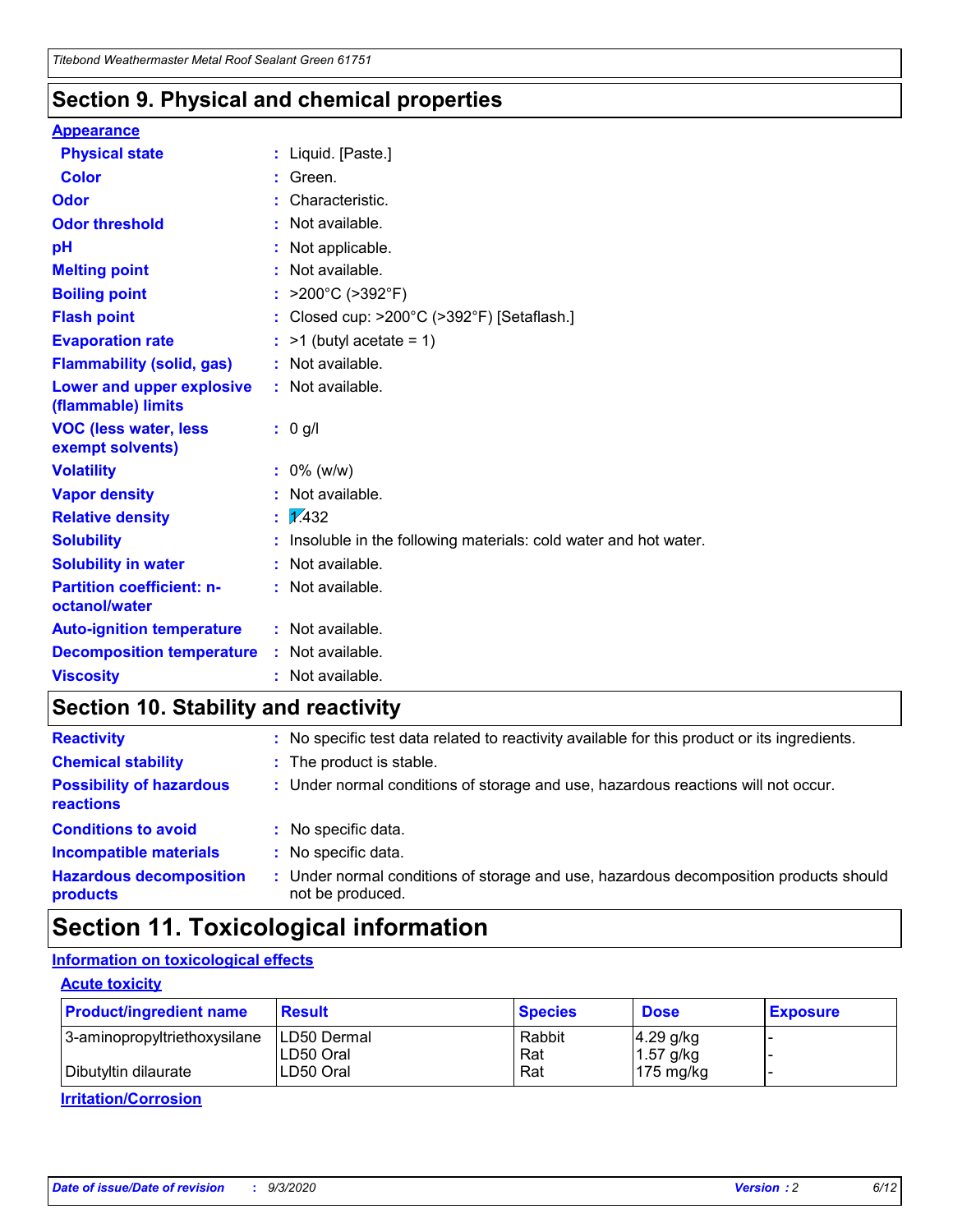# **Section 11. Toxicological information**

| <b>Product/ingredient name</b> | <b>Result</b>                 | <b>Species</b> | <b>Score</b> | <b>Exposure</b>    | <b>Observation</b>       |
|--------------------------------|-------------------------------|----------------|--------------|--------------------|--------------------------|
| 3-aminopropyltriethoxysilane   | Eyes - Mild irritant          | Rabbit         |              | $100 \text{ mg}$   |                          |
|                                | Eyes - Severe irritant        | Rabbit         |              | 24 hours 750       |                          |
|                                |                               |                |              | ug                 |                          |
|                                | <b>Skin - Severe irritant</b> | Rabbit         |              | 24 hours 5         | $\overline{\phantom{0}}$ |
| Dibutyltin dilaurate           | Eyes - Moderate irritant      | Rabbit         |              | mg<br>24 hours 100 |                          |
|                                |                               |                |              | mg                 |                          |
|                                | Skin - Severe irritant        | Rabbit         |              | 500 mg             | -                        |

### **Sensitization**

Not available.

### **Mutagenicity**

Not available.

### **Carcinogenicity**

Not available.

### **Reproductive toxicity**

Not available.

### **Teratogenicity**

Not available.

### **Specific target organ toxicity (single exposure)**

Not available.

### **Specific target organ toxicity (repeated exposure)**

| <b>Name</b>                                                                         |                                                                            | <b>Category</b>                                     | <b>Route of</b><br>exposure | <b>Target organs</b> |  |  |
|-------------------------------------------------------------------------------------|----------------------------------------------------------------------------|-----------------------------------------------------|-----------------------------|----------------------|--|--|
| Dibutyltin dilaurate                                                                |                                                                            | Category 1                                          |                             | respiratory system   |  |  |
| <b>Aspiration hazard</b><br>Not available.                                          |                                                                            |                                                     |                             |                      |  |  |
| <b>Information on the likely</b><br>routes of exposure                              | : Not available.                                                           |                                                     |                             |                      |  |  |
| <b>Potential acute health effects</b>                                               |                                                                            |                                                     |                             |                      |  |  |
| <b>Eye contact</b>                                                                  | : May cause eye irritation.                                                |                                                     |                             |                      |  |  |
| <b>Inhalation</b>                                                                   |                                                                            | : No known significant effects or critical hazards. |                             |                      |  |  |
| <b>Skin contact</b>                                                                 |                                                                            | : May cause skin irritation.                        |                             |                      |  |  |
| <b>Ingestion</b>                                                                    |                                                                            | : No known significant effects or critical hazards. |                             |                      |  |  |
| <b>Symptoms related to the physical, chemical and toxicological characteristics</b> |                                                                            |                                                     |                             |                      |  |  |
| <b>Eye contact</b>                                                                  | irritation<br>watering<br>redness                                          | : Adverse symptoms may include the following:       |                             |                      |  |  |
| <b>Inhalation</b>                                                                   | reduced fetal weight<br>increase in fetal deaths<br>skeletal malformations | : Adverse symptoms may include the following:       |                             |                      |  |  |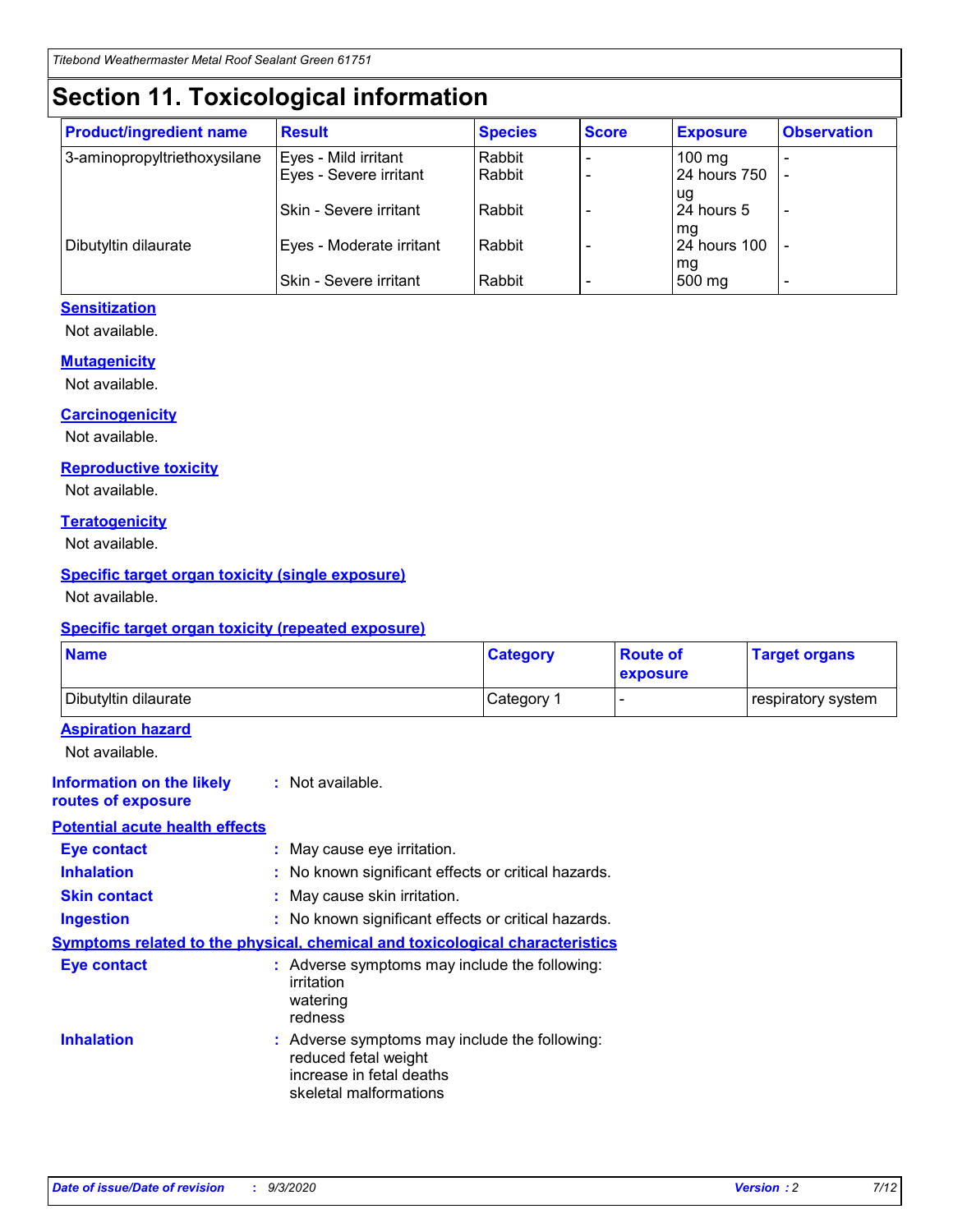*Titebond Weathermaster Metal Roof Sealant Green 61751*

# **Section 11. Toxicological information**

| <b>Skin contact</b>                     | : Adverse symptoms may include the following:<br>irritation                                                                 |  |
|-----------------------------------------|-----------------------------------------------------------------------------------------------------------------------------|--|
|                                         | redness                                                                                                                     |  |
|                                         | reduced fetal weight<br>increase in fetal deaths                                                                            |  |
|                                         | skeletal malformations                                                                                                      |  |
| <b>Ingestion</b>                        | : Adverse symptoms may include the following:<br>reduced fetal weight<br>increase in fetal deaths<br>skeletal malformations |  |
|                                         | Delayed and immediate effects and also chronic effects from short and long term exposure                                    |  |
| <b>Short term exposure</b>              |                                                                                                                             |  |
| <b>Potential immediate</b><br>effects   | : Not available.                                                                                                            |  |
| <b>Potential delayed effects</b>        | : Not available.                                                                                                            |  |
| <b>Long term exposure</b>               |                                                                                                                             |  |
| <b>Potential immediate</b><br>effects   | : Not available.                                                                                                            |  |
| <b>Potential delayed effects</b>        | : Not available.                                                                                                            |  |
| <b>Potential chronic health effects</b> |                                                                                                                             |  |
| Not available.                          |                                                                                                                             |  |
| <b>General</b>                          | : Once sensitized, a severe allergic reaction may occur when subsequently exposed to<br>very low levels.                    |  |
| <b>Carcinogenicity</b>                  | : No known significant effects or critical hazards.                                                                         |  |
| <b>Mutagenicity</b>                     | : No known significant effects or critical hazards.                                                                         |  |
| <b>Teratogenicity</b>                   | May damage the unborn child.                                                                                                |  |
| <b>Developmental effects</b>            | : No known significant effects or critical hazards.                                                                         |  |
| <b>Fertility effects</b>                | : May damage fertility.                                                                                                     |  |
| <b>Numerical measures of toxicity</b>   |                                                                                                                             |  |
| <b>Acute toxicity estimates</b>         |                                                                                                                             |  |
| والمادانون والملا                       |                                                                                                                             |  |

Not available.

# **Section 12. Ecological information**

### **Toxicity**

| <b>Product/ingredient name</b>                                              | <b>Result</b> | <b>Species</b>               | <b>Exposure</b>       |
|-----------------------------------------------------------------------------|---------------|------------------------------|-----------------------|
| Dibutyltin dilaurate<br>$ CC50>3$ mg/l<br>Chronic EC10 > 2 mg/l Fresh water |               | Algae<br>Algae - Desmodesmus | 72 hours<br>196 hours |
|                                                                             |               | <b>I</b> subspicatus         |                       |

### **Persistence and degradability**

| <b>Product/ingredient name</b> | <b>Test</b>                                                                    | <b>Result</b>  |                   | <b>Dose</b> | <b>Inoculum</b>         |
|--------------------------------|--------------------------------------------------------------------------------|----------------|-------------------|-------------|-------------------------|
| Dibutyltin dilaurate           | OECD 301F<br>Ready<br>Biodegradability -<br>Manometric<br>Respirometry<br>Test | 23 % - 28 days |                   |             |                         |
| <b>Product/ingredient name</b> | <b>Aquatic half-life</b>                                                       |                | <b>Photolysis</b> |             | <b>Biodegradability</b> |
| Dibutyltin dilaurate           |                                                                                |                |                   |             | <b>Inherent</b>         |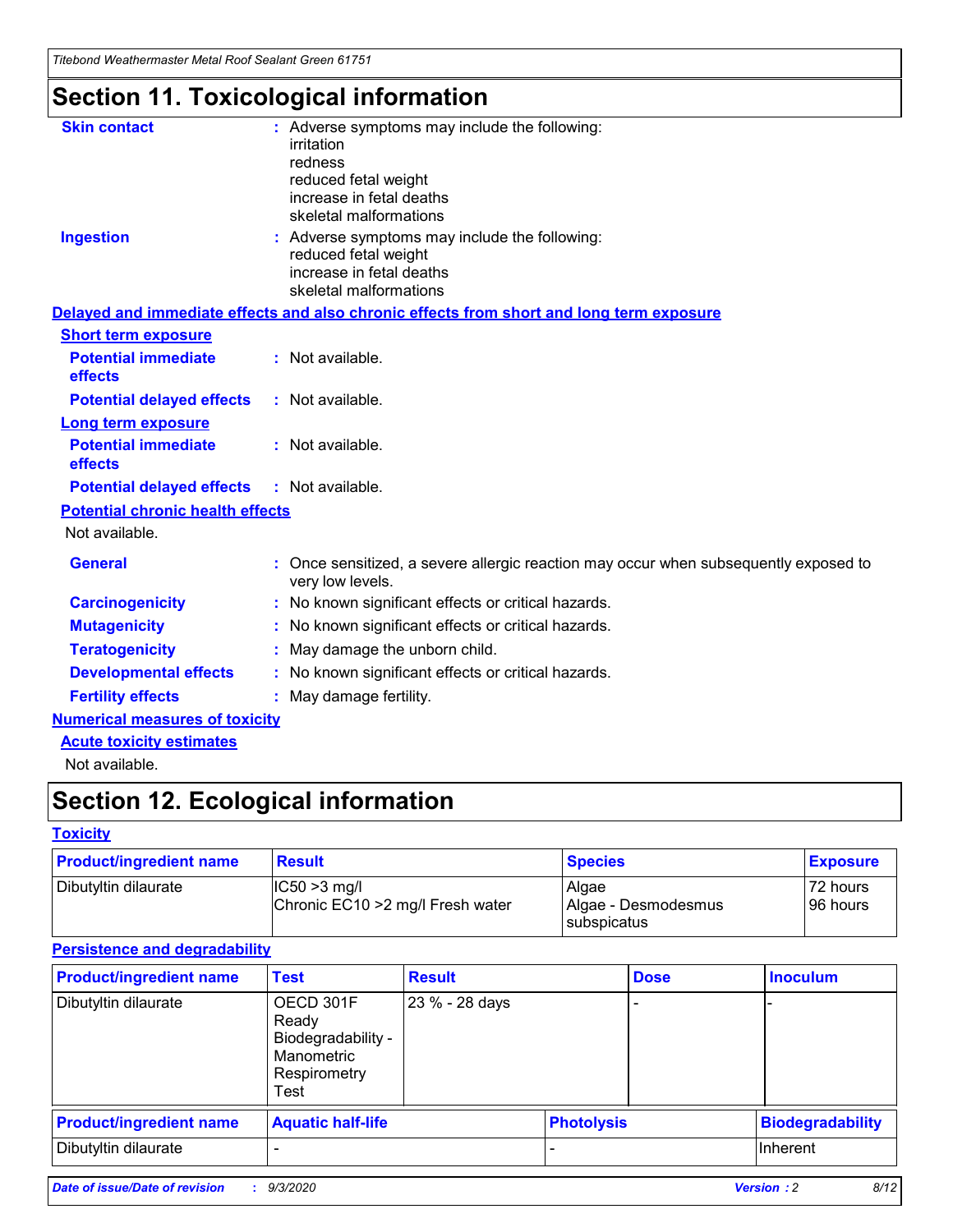# **Section 12. Ecological information**

#### **Bioaccumulative potential**

| <b>Product/ingredient name</b> | $\mathsf{LogP}_\mathsf{ow}$ | <b>BCF</b> | <b>Potential</b> |
|--------------------------------|-----------------------------|------------|------------------|
| 3-aminopropyltriethoxysilane   | 1.7                         | 3.4        | low              |
| Dibutyltin dilaurate           | 4.44                        | 2.91       | low              |

#### **Mobility in soil**

| <b>Soil/water partition</b>    | : Not available. |
|--------------------------------|------------------|
| coefficient (K <sub>oc</sub> ) |                  |

### **Other adverse effects** : No known significant effects or critical hazards.

### **Section 13. Disposal considerations**

**Disposal methods :**

The generation of waste should be avoided or minimized wherever possible. Disposal of this product, solutions and any by-products should at all times comply with the requirements of environmental protection and waste disposal legislation and any regional local authority requirements. Dispose of surplus and non-recyclable products via a licensed waste disposal contractor. Waste should not be disposed of untreated to the sewer unless fully compliant with the requirements of all authorities with jurisdiction. Waste packaging should be recycled. Incineration or landfill should only be considered when recycling is not feasible. This material and its container must be disposed of in a safe way. Care should be taken when handling emptied containers that have not been cleaned or rinsed out. Empty containers or liners may retain some product residues. Avoid dispersal of spilled material and runoff and contact with soil, waterways, drains and sewers.

# **Section 14. Transport information**

|                                      | <b>DOT</b><br><b>Classification</b> | <b>TDG</b><br><b>Classification</b> | <b>Mexico</b><br><b>Classification</b> | <b>ADR/RID</b>           | <b>IMDG</b>              | <b>IATA</b>    |
|--------------------------------------|-------------------------------------|-------------------------------------|----------------------------------------|--------------------------|--------------------------|----------------|
| <b>UN number</b>                     | Not regulated.                      | Not regulated.                      | Not regulated.                         | Not regulated.           | Not regulated.           | Not regulated. |
| <b>UN proper</b><br>shipping name    |                                     |                                     |                                        |                          |                          |                |
| <b>Transport</b><br>hazard class(es) | $\overline{\phantom{0}}$            | $\overline{\phantom{0}}$            | $\overline{\phantom{0}}$               | $\overline{\phantom{0}}$ | $\overline{\phantom{0}}$ |                |
| <b>Packing group</b>                 |                                     |                                     |                                        |                          |                          |                |
| <b>Environmental</b><br>hazards      | No.                                 | No.                                 | No.                                    | No.                      | No.                      | No.            |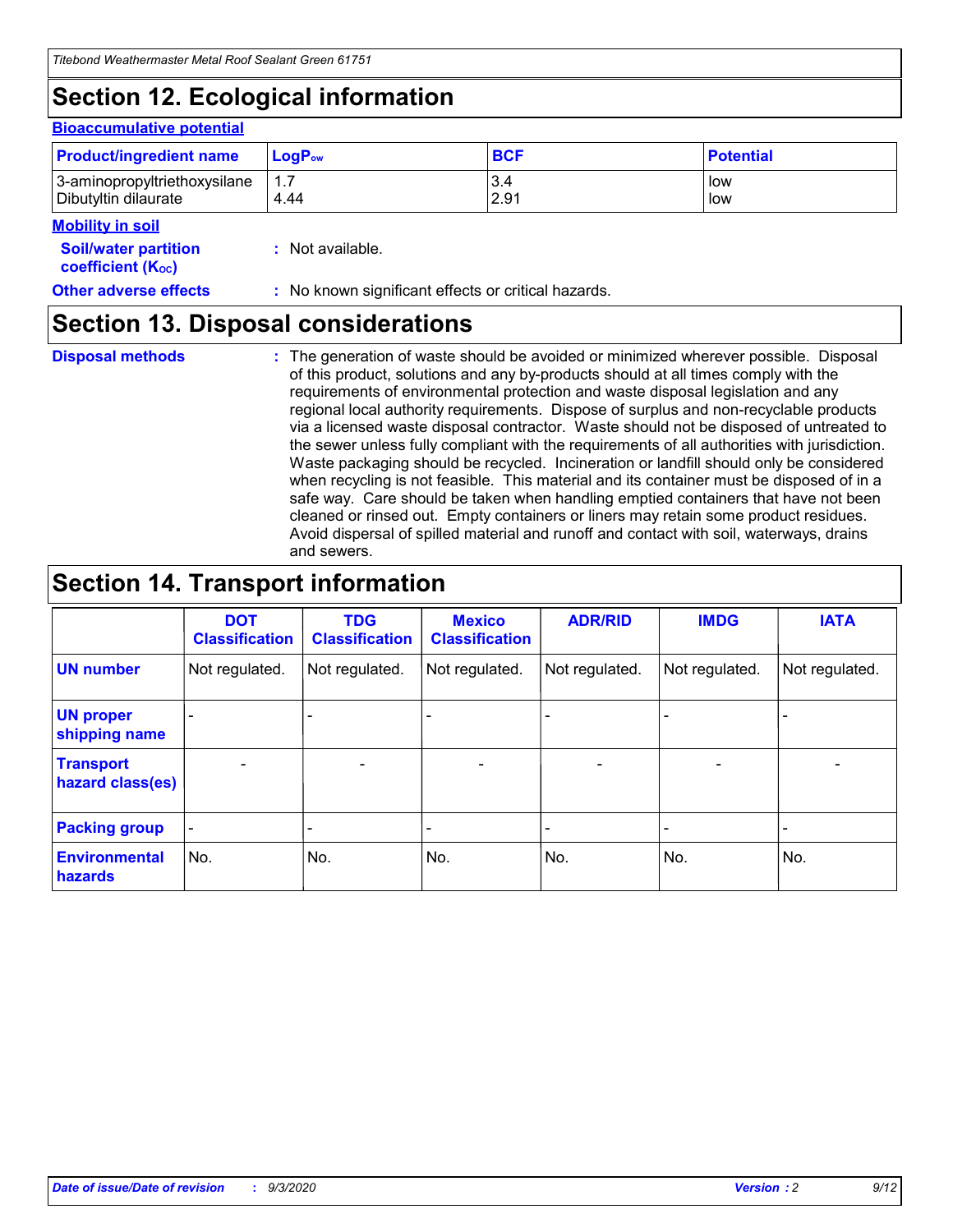# **Section 15. Regulatory information**

### **U.S. Federal regulations**

### **SARA 302/304**

### **Composition/information on ingredients**

No products were found.

| SARA 304 RQ | Not applicable. |
|-------------|-----------------|
|-------------|-----------------|

#### **SARA 311/312**

**Classification :** EYE IRRITATION - Category 2B SKIN SENSITIZATION - Category 1 TOXIC TO REPRODUCTION - Category 1B HNOC - Product generates methanol during cure.

### **Composition/information on ingredients**

| <b>Name</b>                  | $\frac{9}{6}$ | <b>Classification</b>                                                                                                                                                                                                                                                                                      |
|------------------------------|---------------|------------------------------------------------------------------------------------------------------------------------------------------------------------------------------------------------------------------------------------------------------------------------------------------------------------|
| 3-aminopropyltriethoxysilane | $\leq$ 3      | <b>FLAMMABLE LIQUIDS - Category 4</b><br><b>ACUTE TOXICITY (oral) - Category 4</b><br><b>SKIN IRRITATION - Category 2</b><br>EYE IRRITATION - Category 2A                                                                                                                                                  |
| Dibutyltin dilaurate         | ≤0.3          | <b>ACUTE TOXICITY (oral) - Category 3</b><br>SKIN CORROSION - Category 1C<br>SERIOUS EYE DAMAGE - Category 1<br>SKIN SENSITIZATION - Category 1<br><b>GERM CELL MUTAGENICITY - Category 2</b><br>TOXIC TO REPRODUCTION - Category 1B<br>SPECIFIC TARGET ORGAN TOXICITY (REPEATED<br>EXPOSURE) - Category 1 |

### **State regulations**

**Massachusetts :**

: None of the components are listed.

**New York :** None of the components are listed. **New Jersey :** None of the components are listed.

**Pennsylvania :** None of the components are listed.

### **California Prop. 65**

WARNING: This product can expose you to methanol, which is known to the State of California to cause birth defects or other reproductive harm. For more information go to www.P65Warnings.ca.gov.

| Ingredient name | No significant risk Maximum<br>level | acceptable dosage<br><b>level</b> |
|-----------------|--------------------------------------|-----------------------------------|
| I methanol      |                                      | Yes.                              |

### **International regulations**

**Chemical Weapon Convention List Schedules I, II & III Chemicals** Not listed.

**Montreal Protocol**

Not listed.

**Stockholm Convention on Persistent Organic Pollutants**

Not listed.

**UNECE Aarhus Protocol on POPs and Heavy Metals** Not listed.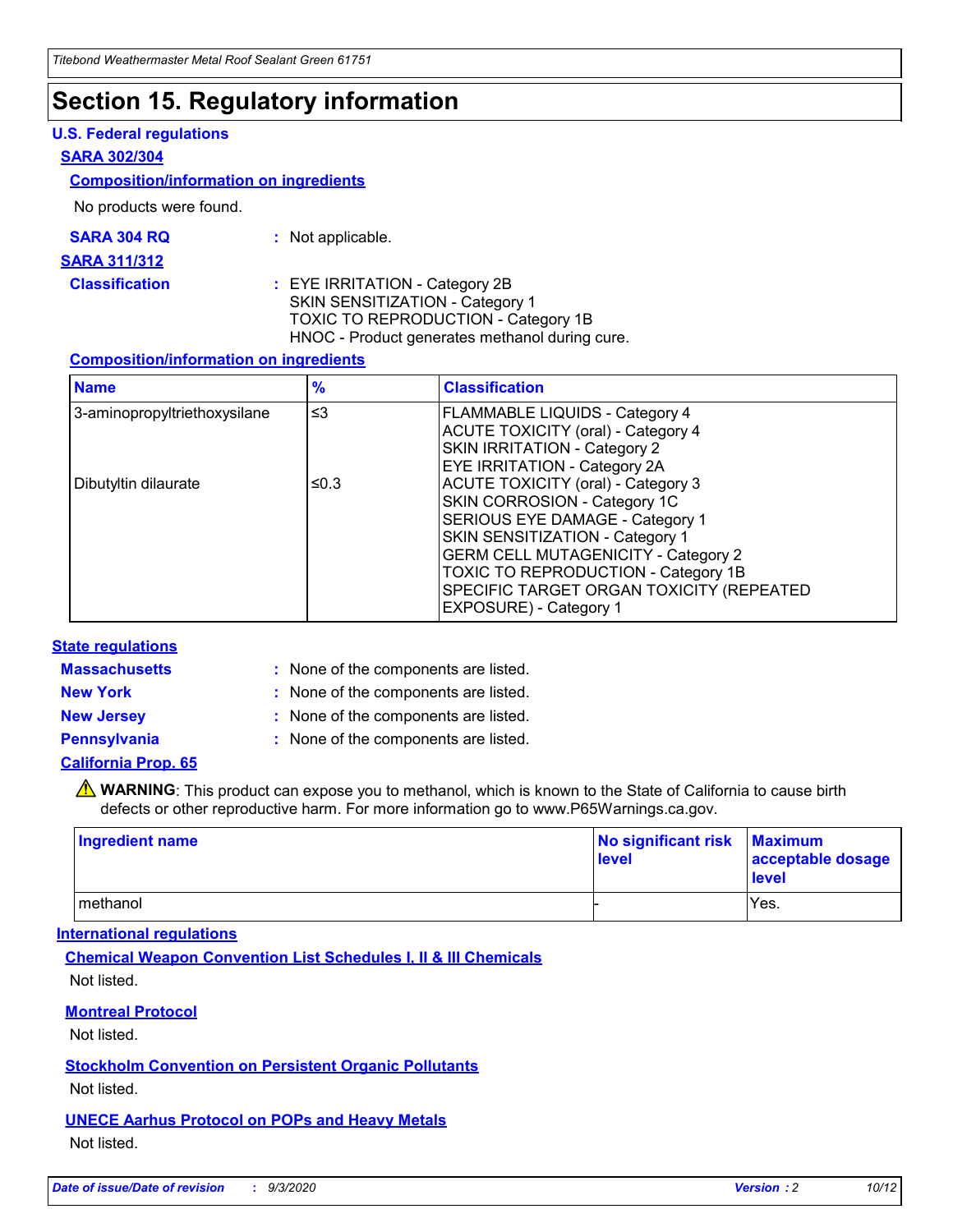# **Section 15. Regulatory information**

### **Inventory list**

- 
- **China :** Not determined.

**United States TSCA 8(b) inventory**

**:** All components are active or exempted.

# **Section 16. Other information**





**Caution: HMIS® ratings are based on a 0-4 rating scale, with 0 representing minimal hazards or risks, and 4 representing significant hazards or risks. Although HMIS® ratings and the associated label are not required on SDSs or products leaving a facility under 29 CFR 1910.1200, the preparer may choose to provide them. HMIS® ratings are to be used with a fully implemented HMIS® program. HMIS® is a registered trademark and service mark of the American Coatings Association, Inc.**

**The customer is responsible for determining the PPE code for this material. For more information on HMIS® Personal Protective Equipment (PPE) codes, consult the HMIS® Implementation Manual.**

**National Fire Protection Association (U.S.A.)**



**Reprinted with permission from NFPA 704-2001, Identification of the Hazards of Materials for Emergency Response Copyright ©1997, National Fire Protection Association, Quincy, MA 02269. This reprinted material is not the complete and official position of the National Fire Protection Association, on the referenced subject which is represented only by the standard in its entirety.**

**Copyright ©2001, National Fire Protection Association, Quincy, MA 02269. This warning system is intended to be interpreted and applied only by properly trained individuals to identify fire, health and reactivity hazards of chemicals. The user is referred to certain limited number of chemicals with recommended classifications in NFPA 49 and NFPA 325, which would be used as a guideline only. Whether the chemicals are classified by NFPA or not, anyone using the 704 systems to classify chemicals does so at their own risk.**

### **Procedure used to derive the classification**

| <b>Classification</b>                                                                                         | <b>Justification</b>                                  |
|---------------------------------------------------------------------------------------------------------------|-------------------------------------------------------|
| <b>EYE IRRITATION - Category 2B</b><br>SKIN SENSITIZATION - Category 1<br>TOXIC TO REPRODUCTION - Category 1B | Expert judgment<br>Expert judgment<br>Expert judgment |
| <b>History</b>                                                                                                |                                                       |

| .                                 |             |
|-----------------------------------|-------------|
| <b>Date of printing</b>           | : 4/22/2022 |
| Date of issue/Date of<br>revision | : 9/3/2020  |
| Date of previous issue            | : 9/3/2020  |
| <b>Version</b>                    | $\cdot$ 2   |
|                                   |             |